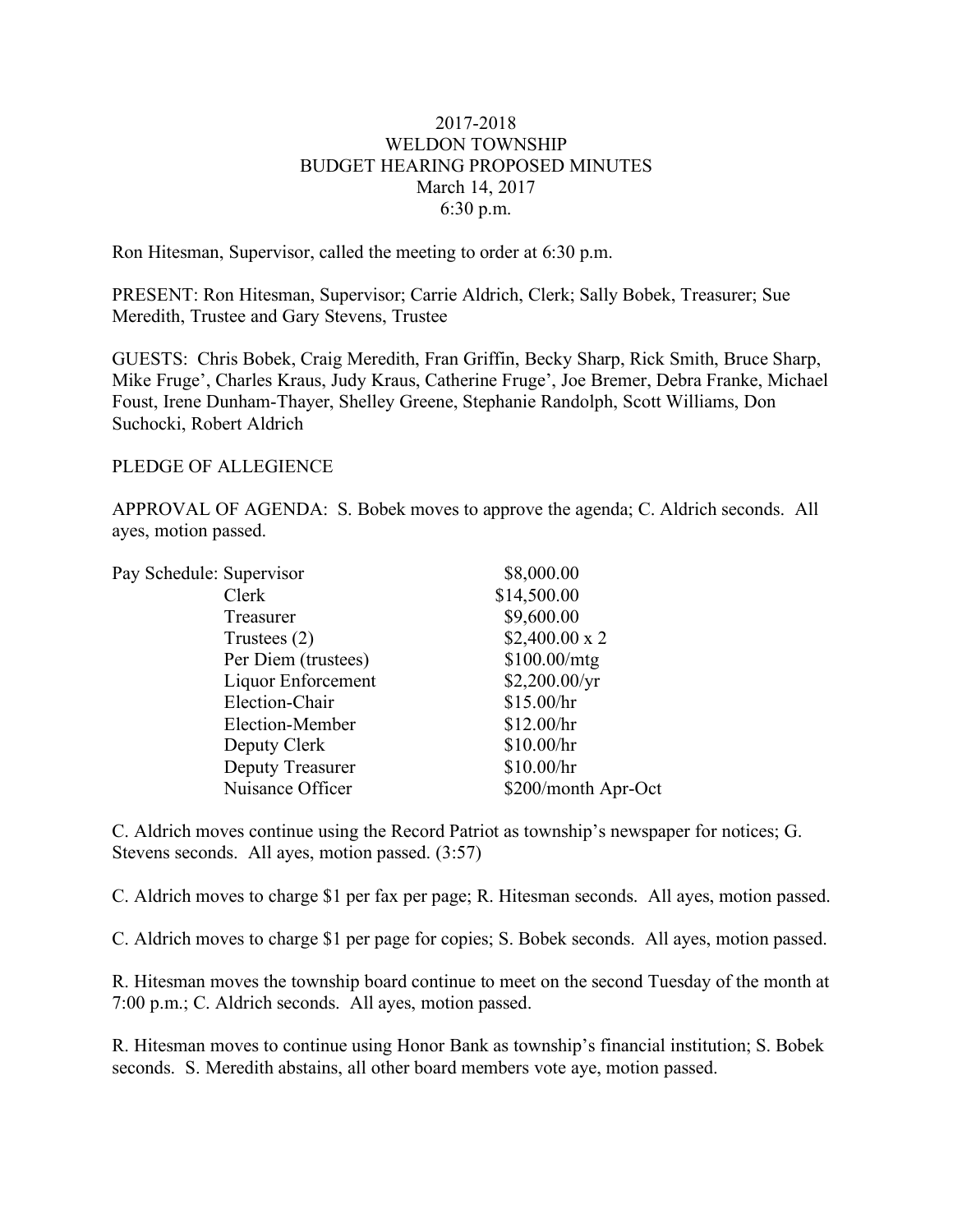R. Hitesman moves to continue to retain Figura & Figura as the township attorney of record; C. Aldrich seconds. All ayes, motion passed.

C. Aldrich moves to pay no more than \$10 a parcel for a new assessor for the next fiscal year; S. Bobek seconds. All ayes, motion passed.

C. Aldrich discusses costs of cemetery care. C. Aldrich moves to pay \$150 per cutting for cemetery care; S. Bobek seconds. Gary Stevens abstains, rest of the board votes aye, motion passed.

Discussion of Betsie Valley District Library contribution in the amount of \$1500/year. G. Stevens moves to not pay the yearly contribution to the library; C. Aldrich seconds. All ayes, motion passed.

S. Meredith moves to allow mileage reimbursement of state standard of .535/mile; R. Hitesman seconds. All ayes, motion passed.

C. Aldrich moves to continue employing Baird, Cotter & Bishop, P.C. as the township auditors; R. Hitesman seconds. All ayes, motion passed.

G. Stevens moves to continue employing Craig Meredith to maintain town hall lawn care and plowing; C. Aldrich seconds. Discussion. Sue Meredith abstains, rest of the board votes aye, motion passed.

C. Aldrich moves to continue using David Kane for the township website maintenance at \$60/month; R. Hitesman seconds. All ayes, motion passed.

C. Aldrich moves to employ Julie Lonn as cleaning person for the township, at \$50/cleaning; G. Stevens seconds. All ayes, motion passed.

C. Aldrich presents and discusses reports for Fund Revenue and Expenditures. Discussion.

R. Hitesman discusses JPC Annual Budget of \$18,700. Weldon's 71% is \$7,676.76, Colfax's portion is \$2,486.84, Village of Thompsonville's potion is \$648.74, with a rollover of \$7,887.66.

Discussion of pay schedule for board members.

C. Aldrich moves to pay the trustees \$200 per meeting, \$100 per diem; R. Hitesman seconds. Clerk takes a roll call vote: Ron Hitesman, yes; Sally Bobek, yes; Carrie Aldrich, yes; Sue Meredith, abstains; Gary Stevens, abstains. Motion passed.

Discussion regarding JPC having a Board of Appeals. Therefore, Weldon does not need to include it in their budget.

Discussion of median income listed by MTA for supervisor position. R. Hitesman discusses his role and duties in the township. Discussion. C. Aldrich moves to raise supervisor's salary to